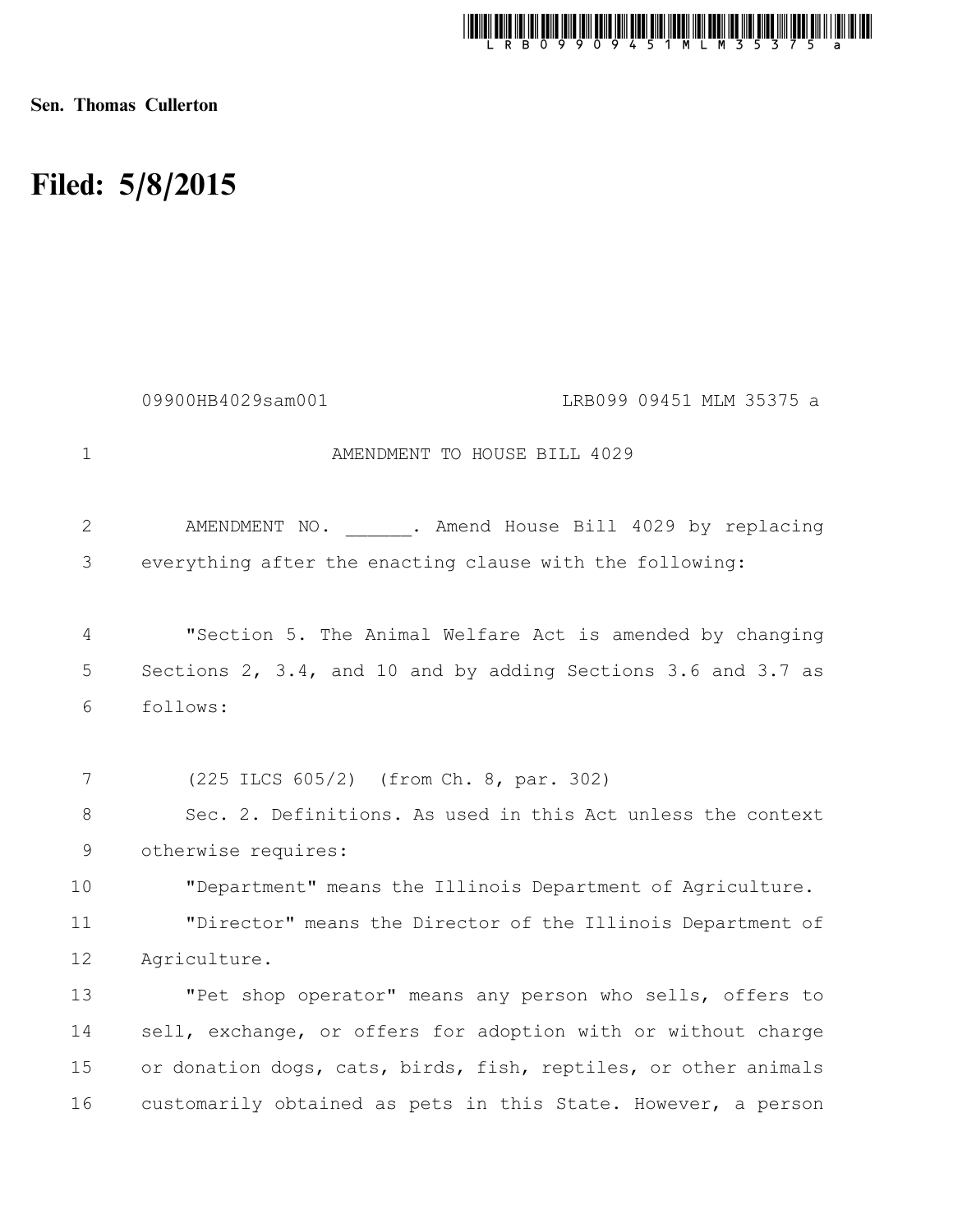09900HB4029sam001 -2- LRB099 09451 MLM 35375 a

who sells only such animals that he has produced and raised shall not be considered a pet shop operator under this Act, and a veterinary hospital or clinic operated by a veterinarian or veterinarians licensed under the Veterinary Medicine and Surgery Practice Act of 2004 shall not be considered a pet shop operator under this Act. 1 2 3 4 5 6

"Dog dealer" means any person who sells, offers to sell, exchange, or offers for adoption with or without charge or donation dogs in this State. However, a person who sells only dogs that he has produced and raised shall not be considered a dog dealer under this Act, and a veterinary hospital or clinic operated by a veterinarian or veterinarians licensed under the Veterinary Medicine and Surgery Practice Act of 2004 shall not be considered a dog dealer under this Act. 7 8 9 10 11 12 13 14

"Secretary of Agriculture" or "Secretary" means the Secretary of Agriculture of the United States Department of Agriculture. 15 16 17

"Person" means any person, firm, corporation, partnership, association or other legal entity, any public or private institution, the State of Illinois, or any municipal corporation or political subdivision of the State. 18 19 20 21

"Kennel operator" means any person who operates an establishment, other than an animal control facility, veterinary hospital, or animal shelter, where dogs or dogs and cats are maintained for boarding, training or similar purposes for a fee or compensation; or who sells, offers to sell, 22 23 24 25 26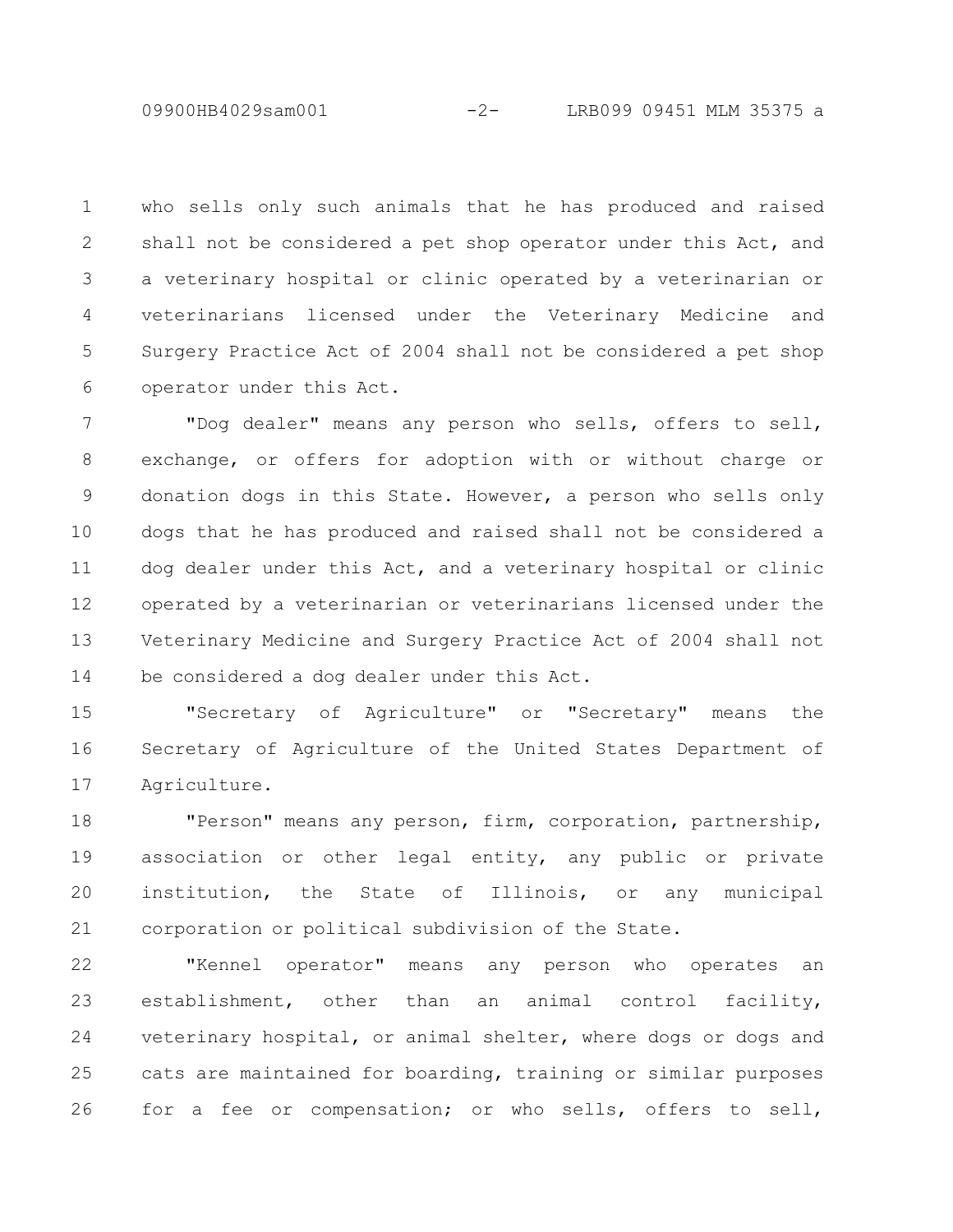exchange, or offers for adoption with or without charge dogs or dogs and cats which he has produced and raised. A person who owns, has possession of, or harbors 5 or less females capable of reproduction shall not be considered a kennel operator. 1 2 3 4

"Cattery operator" means any person who operates an establishment, other than an animal control facility or animal shelter, where cats are maintained for boarding, training or similar purposes for a fee or compensation; or who sells, offers to sell, exchange, or offers for adoption with or without charges cats which he has produced and raised. A person who owns, has possession of, or harbors 5 or less females capable of reproduction shall not be considered a cattery operator. 5 6 7 8 9 10 11 12 13

"Animal control facility" means any facility operated by or under contract for the State, county, or any municipal corporation or political subdivision of the State for the purpose of impounding or harboring seized, stray, homeless, abandoned or unwanted dogs, cats, and other animals. "Animal control facility" also means any veterinary hospital or clinic operated by a veterinarian or veterinarians licensed under the Veterinary Medicine and Surgery Practice Act of 2004 which operates for the above mentioned purpose in addition to its customary purposes. 14 15 16 17 18 19 20 21 22 23

"Animal shelter" means a facility operated, owned, or maintained by a duly incorporated humane society, animal welfare society, or other non-profit organization for the 24 25 26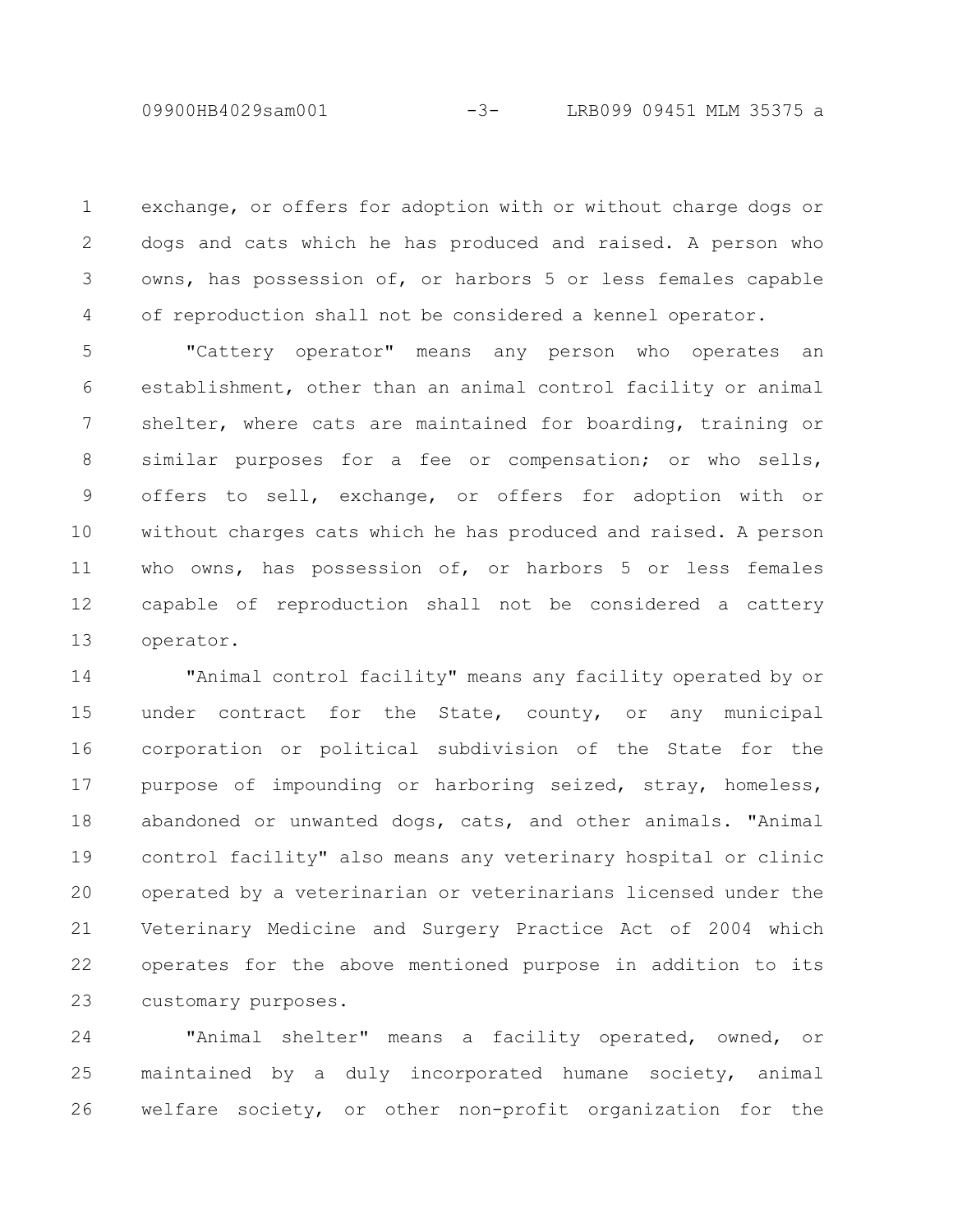purpose of providing for and promoting the welfare, protection, and humane treatment of animals. "Animal shelter" also means any veterinary hospital or clinic operated by a veterinarian or veterinarians licensed under the Veterinary Medicine and Surgery Practice Act of 2004 which operates for the above mentioned purpose in addition to its customary purposes. 1 2 3 4 5 6

"Foster home" means an entity that accepts the responsibility for stewardship of animals that are the obligation of an animal shelter, not to exceed 4 animals at any given time. Permits to operate as a "foster home" shall be issued through the animal shelter. 7 8 9 10 11

"Guard dog service" means an entity that, for a fee, furnishes or leases guard or sentry dogs for the protection of life or property. A person is not a guard dog service solely because he or she owns a dog and uses it to guard his or her home, business, or farmland. 12 13 14 15 16

"Guard dog" means a type of dog used primarily for the purpose of defending, patrolling, or protecting property or life at a commercial establishment other than a farm. "Guard dog" does not include stock dogs used primarily for handling and controlling livestock or farm animals, nor does it include personally owned pets that also provide security. 17 18 19 20 21 22

"Sentry dog" means a dog trained to work without supervision in a fenced facility other than a farm, and to deter or detain unauthorized persons found within the facility. "Probationary status" means the 12-month period following 23 24 25 26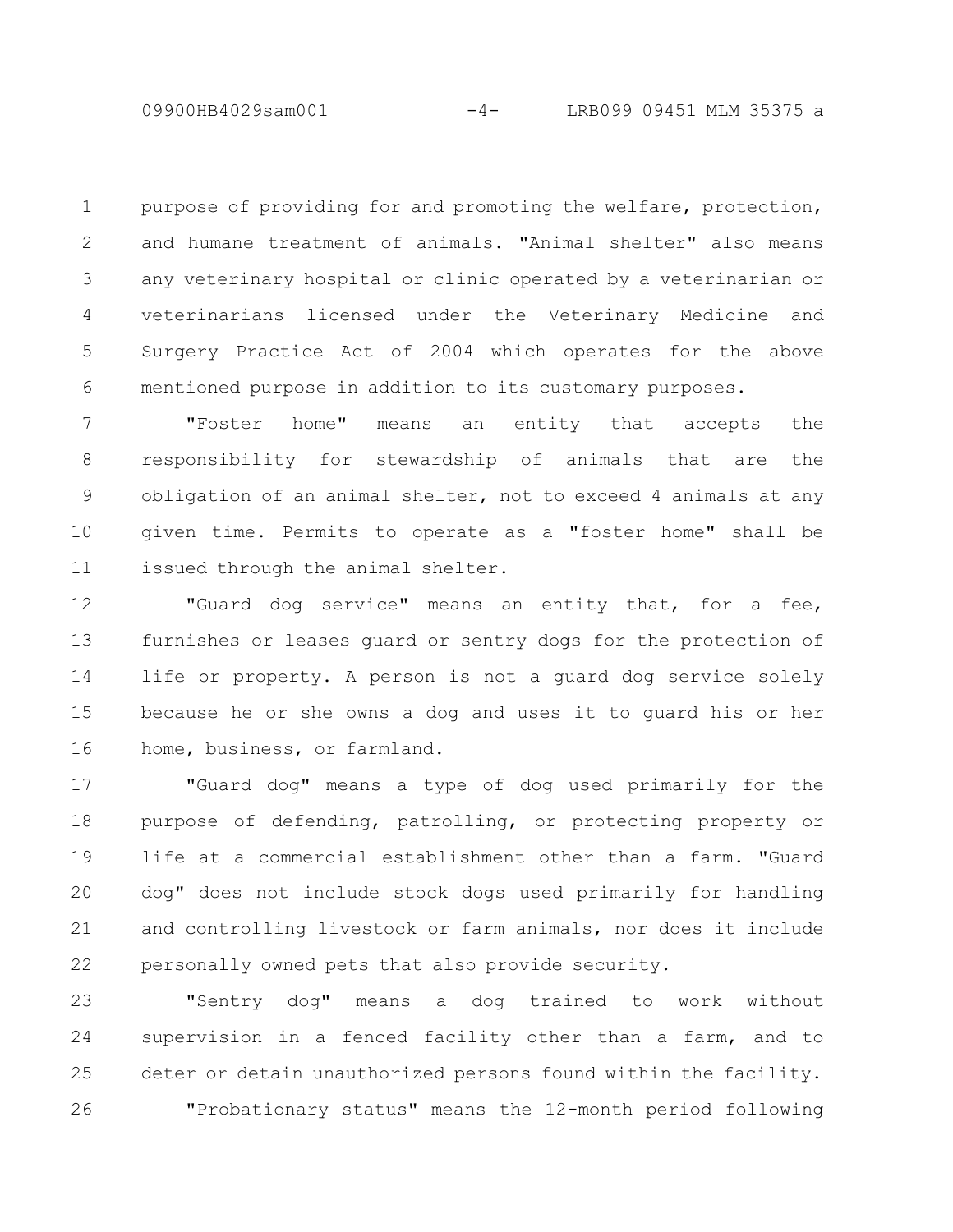09900HB4029sam001 -5- LRB099 09451 MLM 35375 a

a series of violations of this Act during which any further violation shall result in an automatic 12-month suspension of licensure. 1 2 3

"Owner" means any person having a right of property in an animal, who keeps or harbors an animal, who has an animal in his or her care or acts as its custodian, or who knowingly permits a dog to remain on any premises occupied by him or her. "Owner" does not include a feral cat caretaker participating in a trap, spay/neuter, return or release program. 4 5 6 7 8 9

(Source: P.A. 95-550, eff. 6-1-08.) 10

(225 ILCS 605/3.4) 11

Sec. 3.4. Transfer Release of animals between to shelters. An animal shelter or animal control facility may not release any animal to an individual representing an animal shelter, unless (1) the recipient animal shelter has been licensed or has a foster care permit issued by the Department or (2) the individual is a representative of a not-for-profit, out-of-State organization who is transferring the animal out of the State of Illinois. 12 13 14 15 16 17 18 19

(Source: P.A. 96-314, eff. 8-11-09.) 20

(225 ILCS 605/3.6 new) 21

Sec. 3.6. Acceptance of stray dogs and cats. 22

(a) No animal shelter may accept a stray dog or cat unless 23

the animal is reported by the shelter to the animal control or 24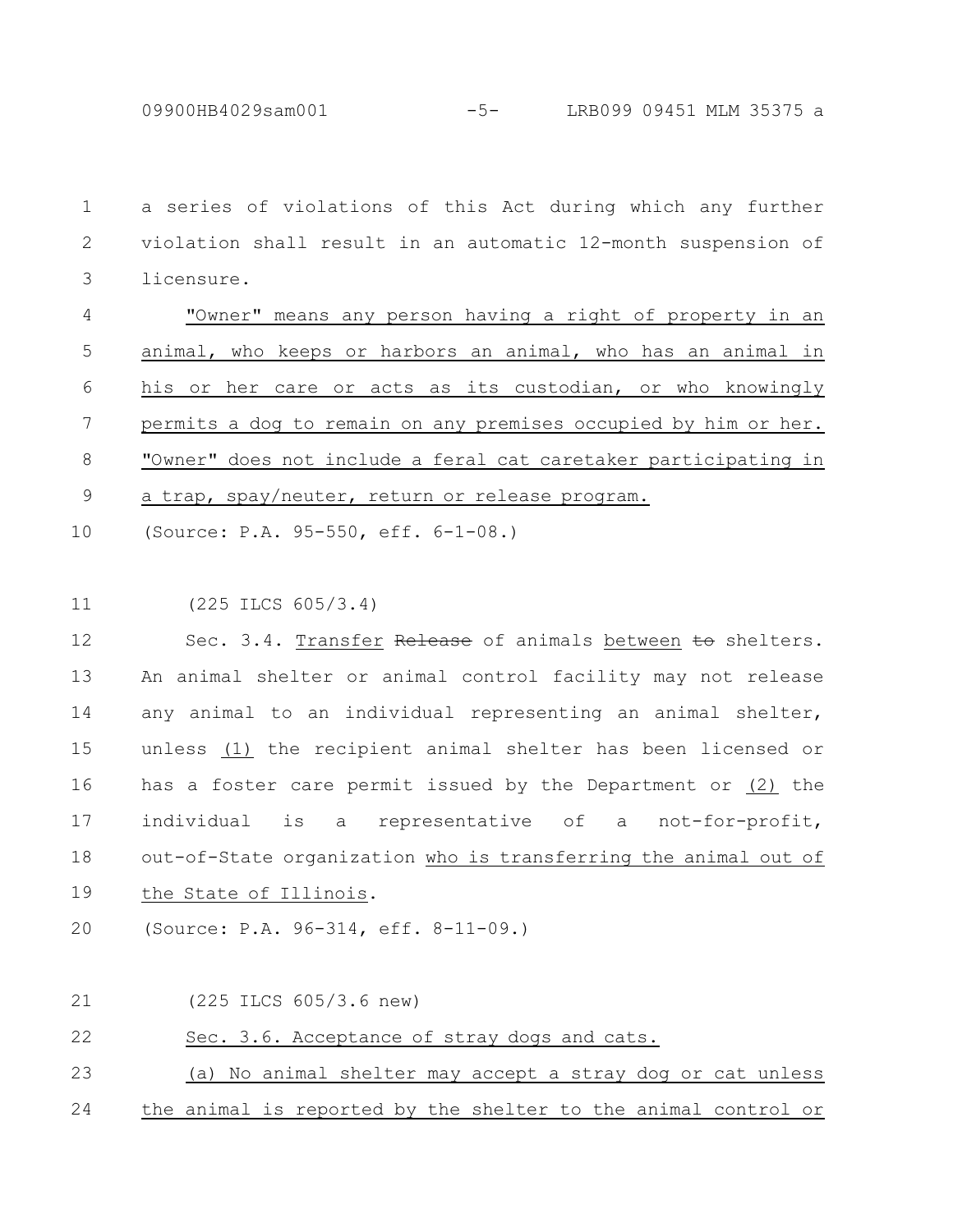09900HB4029sam001 -6- LRB099 09451 MLM 35375 a

| $\mathbf 1$    | law enforcement of the county in which the animal is found by   |
|----------------|-----------------------------------------------------------------|
| $\mathbf{2}$   | the next business day. An animal shelter may accept animals     |
| 3              | from: (1) the owner of the animal where the owner signs a       |
| $\overline{4}$ | relinquishment form which states he or she is the owner of the  |
| 5              | animal; (2) an animal shelter licensed under this Act; or (3)   |
| 6              | an out-of-state animal control facility, rescue group, or       |
| $\overline{7}$ | animal shelter that is duly licensed in their state or is a     |
| 8              | not-for-profit organization.                                    |
| $\mathcal{G}$  | (b) When stray dogs and cats are accepted by an animal          |
| 10             | shelter, they must be scanned for the presence of a microchip   |
| 11             | and examined for other currently-acceptable methods of          |
| 12             | identification, including, but not limited to, identification   |
| 13             | tags, tattoos, and rabies license tags. The examination for     |
| 14             | identification shall be done within 24 hours after the intake   |
| 15             | of each dog or cat. The animal shelter shall notify the owner   |
| 16             | and transfer any dog with an identified owner to the animal     |
| 17             | control or law enforcement agency in the jurisdiction in which  |
| 18             | it was found or the local animal control agency for redemption. |
| 19             | (c) If no transfer can occur, the animal shelter shall make     |
| 20             | every reasonable attempt to contact the owner, agent, or        |
| 21             | caretaker as soon as possible. The animal shelter shall give    |
| 22             | notice of not less than 7 business days to the owner, agent, or |
| 23             | caretaker prior to disposal of the animal. The notice shall be  |
| 24             | mailed to the last known address of the owner, agent, or        |
| 25             | caretaker. Testimony of the animal shelter, or its authorized   |
| 26             | agent, who mails the notice shall be evidence of the receipt of |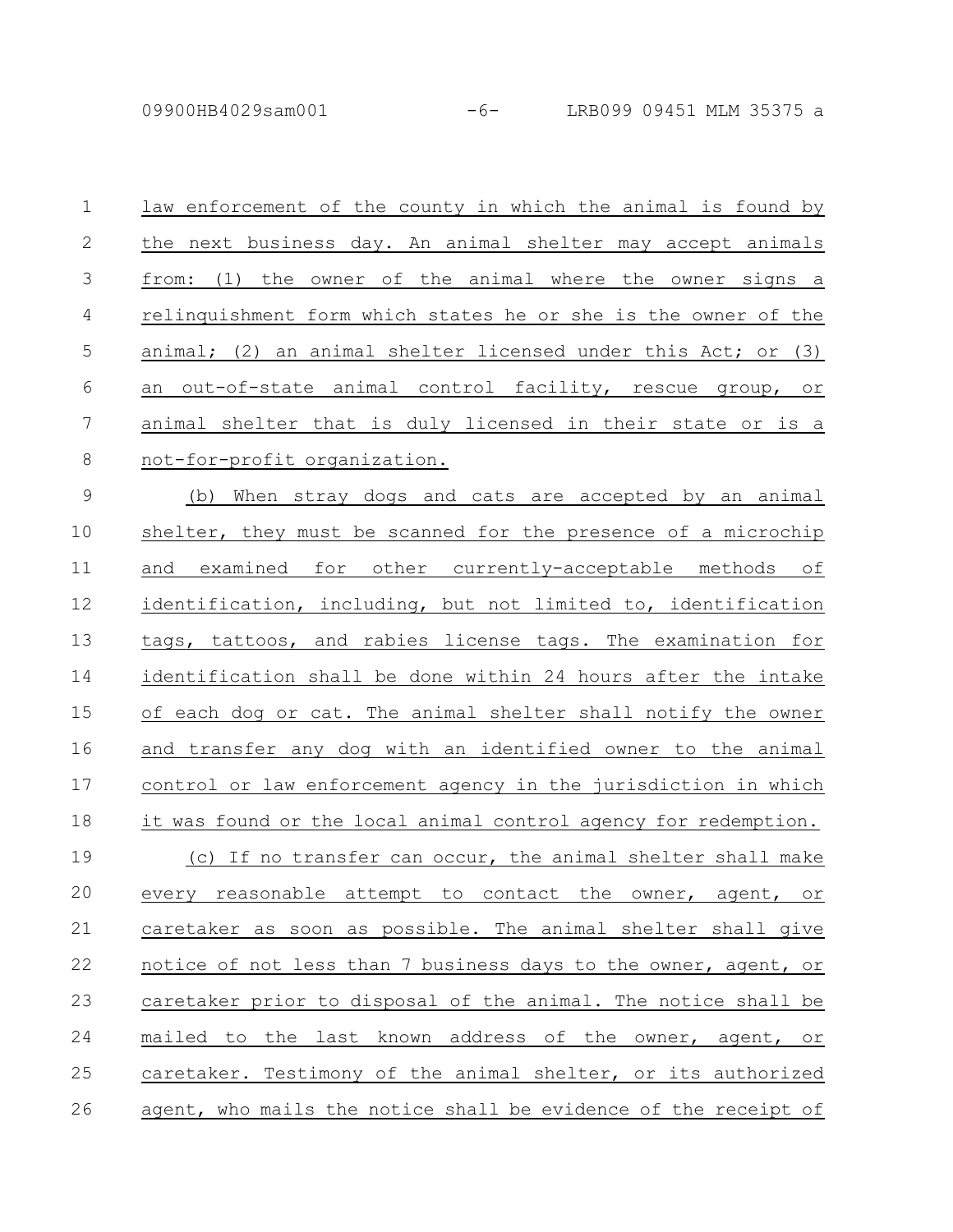25

| $\mathbf 1$ | the notice by the owner, agent, or caretaker of the animal. A   |
|-------------|-----------------------------------------------------------------|
| 2           | mailed notice shall remain the primary means of owner, agent,   |
| 3           | or caretaker contact; however, the animal shelter shall also    |
| 4           | attempt to contact the owner, agent, or caretaker by any other  |
| 5           | contact information, such as by telephone or email address,     |
| 6           | provided by the microchip or other method of identification     |
| 7           | found on the dog or cat. If the dog or cat has been             |
| $\,8\,$     | microchipped and the primary contact listed by the chip         |
| $\mathsf 9$ | manufacturer cannot be located or refuses to reclaim the dog or |
| 10          | cat, an attempt shall be made to contact any secondary contacts |
| 11          | listed by the chip manufacturer prior to adoption, transfer, or |
| 12          | euthanization. Prior to transferring any stray dog or cat to    |
| 13          | another humane shelter or rescue group or euthanization, the    |
| 14          | cat shall be scanned again for the presence of a<br>dog<br>or   |
| 15          | microchip and examined for other means of identification. If a  |
| 16          | second scan provides the same identifying information as the    |
| 17          | initial intake scan and the owner, agent, or caretaker has not  |
| 18          | been located or refuses to reclaim the dog or cat, the animal   |
| 19          | shelter may proceed with adoption, transfer, or euthanization.  |
| 20          | The provisions of this subsection (c) do not apply to feral     |
| 21          | cats.                                                           |
| 22          | When stray dogs and cats are accepted by an animal<br>(d)       |
| 23          |                                                                 |
|             | shelter and no owner can be identified, the shelter shall hold  |

allow access to the public to view the animals housed there. If 26

adoption, transfer, or euthanasia. The animal shelter shall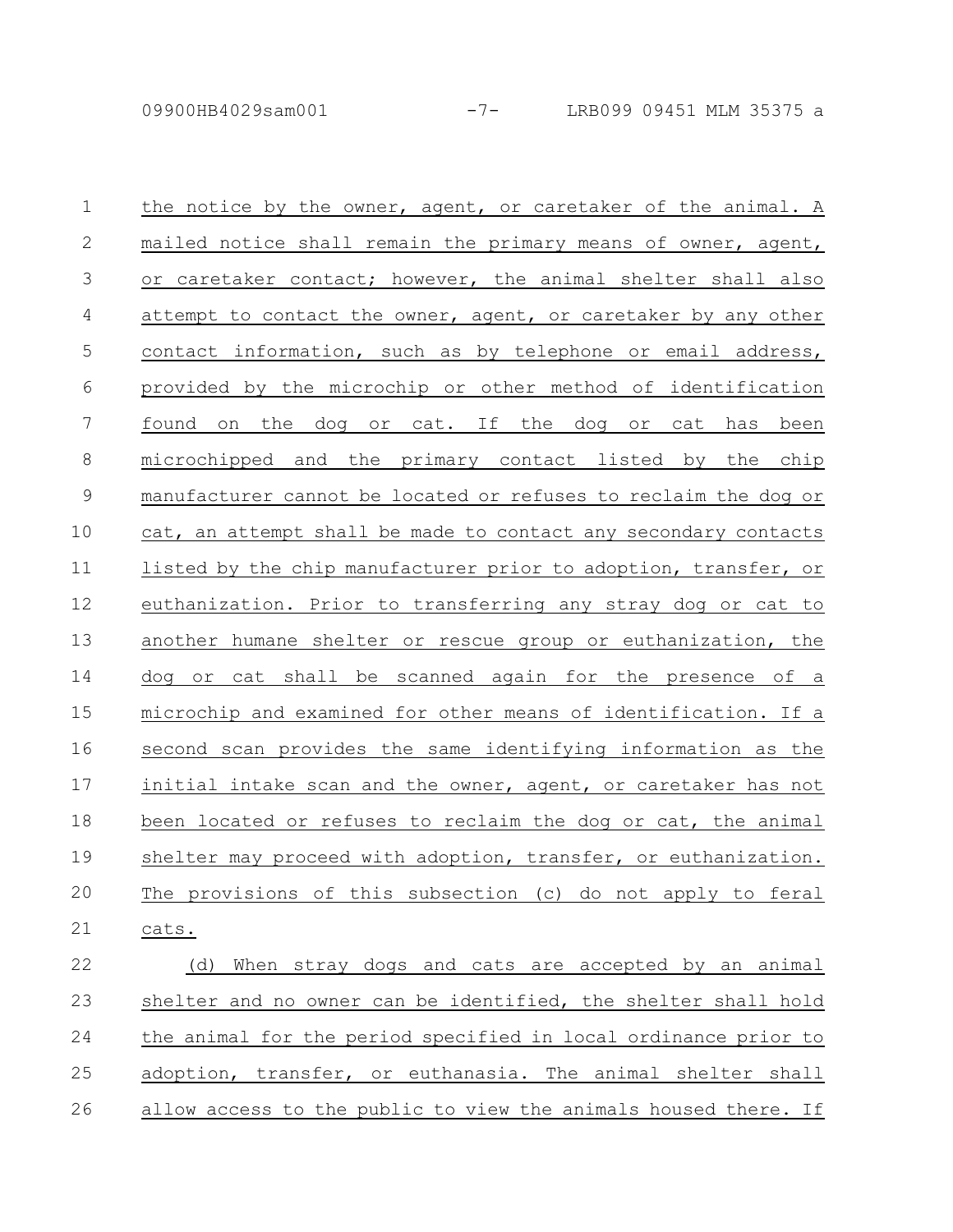| $\mathbf 1$    | a dog is identified by an owner who desires to make redemption  |
|----------------|-----------------------------------------------------------------|
| 2              | of it, the dog shall be transferred to the local animal control |
| 3              | for redemption. If no transfer can occur, the animal shelter    |
| $\overline{4}$ | shall proceed pursuant to Section 3.7. Upon lapse of the hold   |
| 5              | period specified in local ordinance and no owner can be         |
| 6              | identified, ownership of the animal, by operation of law,       |
| 7              | transfers to the shelter that has custody of the animal. The    |
| 8              | provisions of this subsection (d) do not apply to feral cats.   |
| $\overline{9}$ | (e) No representative of an animal shelter may enter            |
| 10             | private property and remove an animal, nor can any              |
| 11             | representative of an animal shelter direct another individual   |
| 12             | to enter private property and remove an animal unless the       |
| 13             | individual is an approved humane investigator (approved by the  |
| 14             | Department) operating pursuant to the provisions of the Humane  |
| 15             | Care for Animals Act.                                           |
| 16             | (f) Nothing in this Section limits an animal shelter and an     |
| 17             | animal control facility who, through mutual agreement, wish to  |
| 18             | enter into an agreement for animal control, boarding, holding,  |
| 19             | or other services provided that the agreement requires parties  |
| 20             | adhere to the provisions of the Animal Control Act, the Humane  |
| 21             | Euthanasia in Animal Shelters Act, and the Humane Care for      |
| 22             | Animals Act.                                                    |

(225 ILCS 605/3.7 new) Sec. 3.7. Redemption of stray dogs and cats from animal shelters. Any owner, agent, or caretaker wishing to make 23 24 25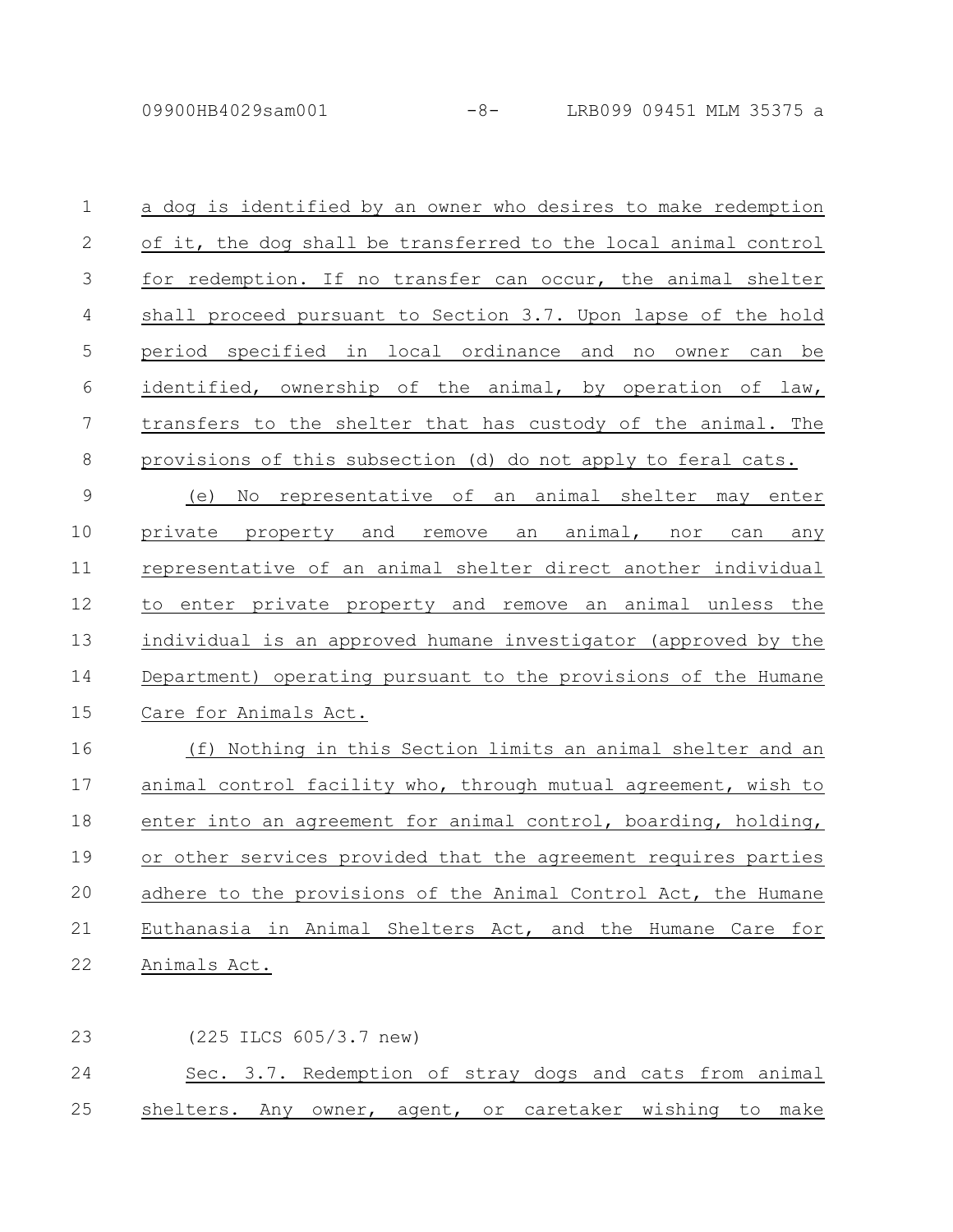| $\mathbf 1$   | redemption of a dog or cat held by a shelter under the          |
|---------------|-----------------------------------------------------------------|
| 2             | provisions of subsection (c) of Section 3.6 of this Act may do  |
| 3             | so by doing the following:                                      |
| 4             | (1) paying the shelter for the board of the dog or cat          |
| 5             | for the period the shelter was in possession of the animal;     |
| 6             | the daily boarding rate shall not exceed the daily boarding     |
| 7             | rate of the animal control agency in the jurisdiction in        |
| 8             | which the shelter is located; and                               |
| $\mathcal{G}$ | (2) paying the shelter for reasonable costs of                  |
| 10            | veterinary care, if applicable.                                 |
| 11            | The shelter has the option to waive any fees or veterinary      |
| 12            | costs.                                                          |
| 13            | The provisions of this Section do not apply to feral cats.      |
|               |                                                                 |
| 14            | (225 ILCS 605/10) (from Ch. 8, par. 310)                        |
| 15            | Sec. 10. Grounds for discipline. The Department may refuse      |
| 16            | to issue or renew or may suspend or revoke a license on any one |
| 17            | or more of the following grounds:                               |
| 18            | Material misstatement in the application for original<br>a.     |
| 19            | license or in the application for any renewal license under     |
| 20            | this Act;                                                       |
| 21            | b. A violation of this Act or of any regulations or rules       |
| 22            | issued pursuant thereto;                                        |
| 23            | c. Aiding or abetting another in the violation of this Act      |
| 24            | or of any regulation or rule issued pursuant thereto;           |
| 25            | d. Allowing one's license under this Act to be used by an       |
|               |                                                                 |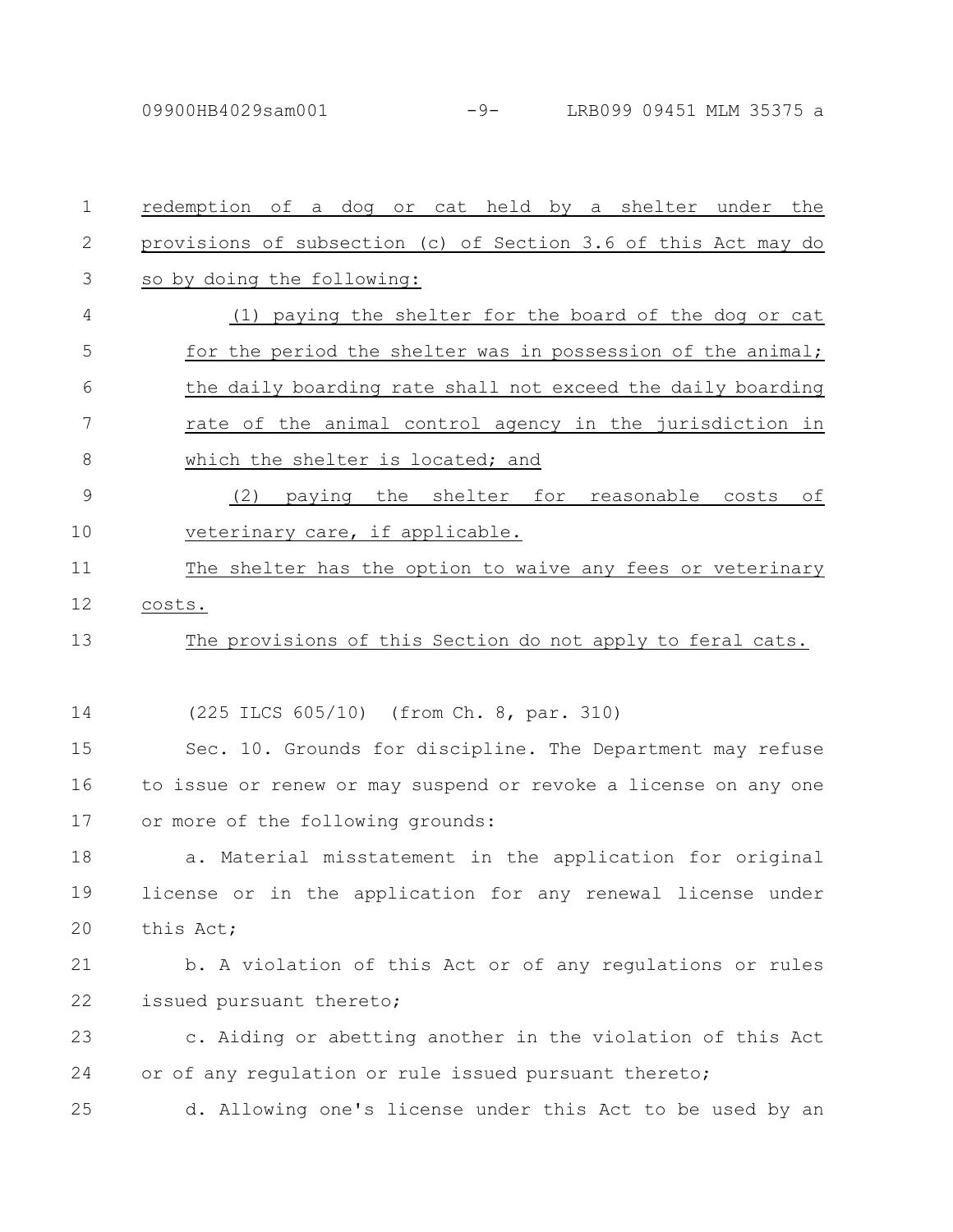unlicensed person; 1

e. Conviction of any crime an essential element of which is misstatement, fraud or dishonesty or conviction of any felony, if the Department determines, after investigation, that such person has not been sufficiently rehabilitated to warrant the public trust; 2 3 4 5 6

f. Conviction of a violation of any law of Illinois except minor violations such as traffic violations and violations not related to the disposition of dogs, cats and other animals or any rule or regulation of the Department relating to dogs or cats and sale thereof; 7 8 9 10 11

g. Making substantial misrepresentations or false promises of a character likely to influence, persuade or induce in connection with the business of a licensee under this Act; 12 13 14

h. Pursuing a continued course of misrepresentation of or making false promises through advertising, salesman, agents or otherwise in connection with the business of a licensee under this Act; 15 16 17 18

i. Failure to possess the necessary qualifications or to meet the requirements of the Act for the issuance or holding a license; or 19 20 21

j. Proof that the licensee is guilty of gross negligence, incompetency, or cruelty with regard to animals. 22 23

The Department may refuse to issue or may suspend the license of any person who fails to file a return, or to pay the tax, penalty or interest shown in a filed return, or to pay any 24 25 26